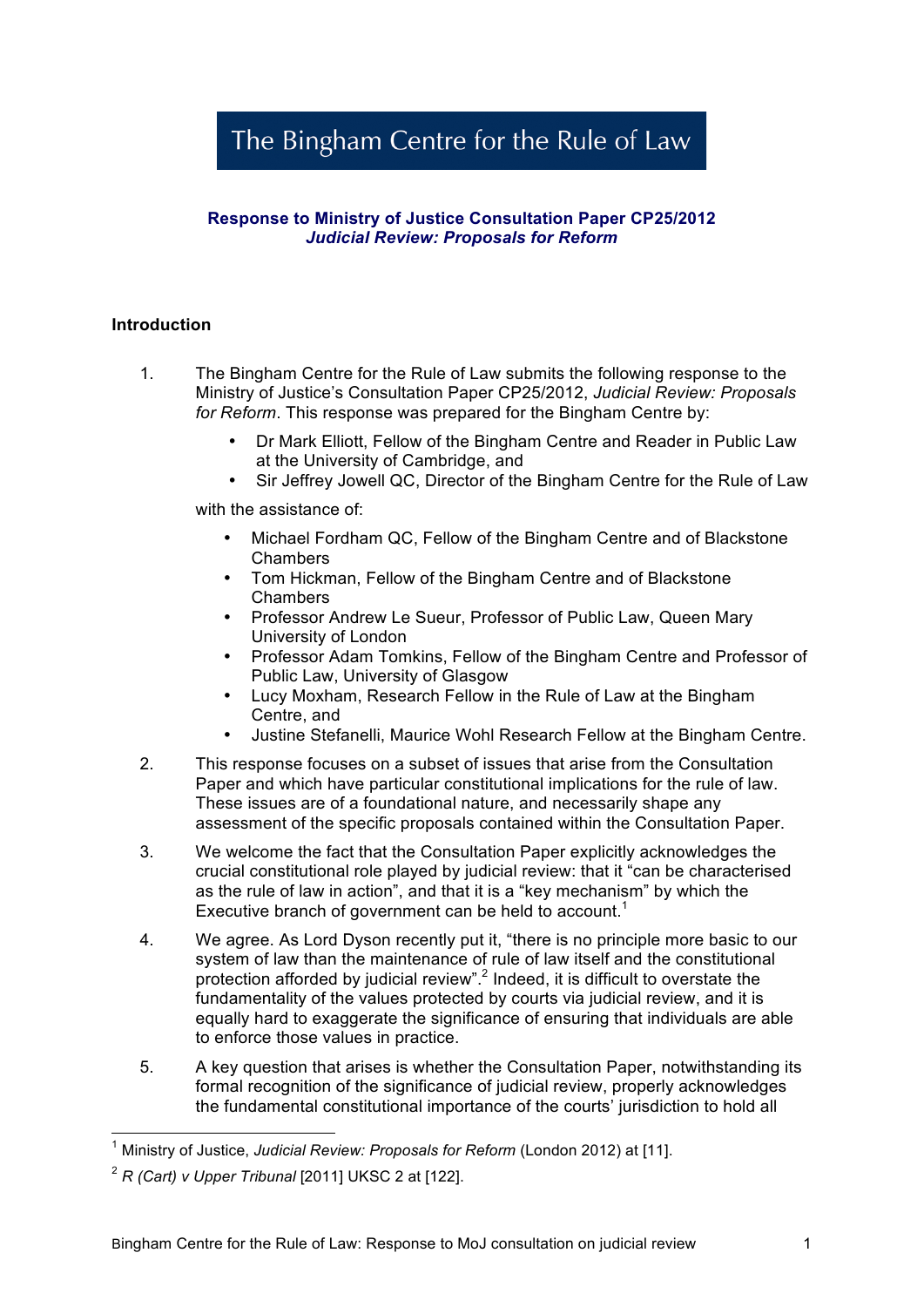branches of government to account by reference to the principles of good administration that have been so carefully crafted over the years by the courts and also by Parliament. Overall, however, we conclude that the Consultation Paper displays insufficient recognition of the place of judicial review within the constitution of the United Kingdom, and inadequate sensitivity to the mutual respect, as between the political and judicial branches, that is needed in order to maintain the delicate balance of power that sustains our uncodified constitution. In particular, we believe that the proposals threaten two key features of the rule of law, namely, access to justice and legal accountability.

6. In framing this response we fully recognise that government decisions should not be unduly delayed or obstructed by unmeritorious challenges. However, the filters, restrictions and curtailed procedures of the Application for Judicial Review already provide unique protections for government against such challenges, and properly balance the need for expeditious public decision-making with the need for legal accountability. We suggest some approaches and reforms which might be helpful without disturbing this delicate balance, particularly in paragraphs 55- 68 below.

## **Preliminary matters: evidence-based and "joined-up" policy-making**

- 7. At several points, the Consultation Paper asserts that judicial review exerts a negative effect on the governmental process. For instance, the foreword implies that judicial review is an obstacle to economic growth and recovery and that it contributes to "red tape".<sup>3</sup> Elsewhere, judicial review is characterised as a "burden", $4$  as a process that often leads to empty, or pyrrhic, victories; $5$  and as something that has "an unduly negative effect" on public bodies.<sup>6</sup> Meanwhile, proposals are advanced on the basis of unidentified "anecdotal evidence",<sup>7</sup> or "concerns" that unnamed parties are assumed to hold but on no articulated factual basis,<sup>8</sup> and phenomena that are said to "seem" to exist.<sup>9</sup> Moreover, to the extent that hard evidence is supplied, it does not self-evidently justify the proposals made. For example, much is made in the Paper of increases in the volume of judicial review litigation, yet this in fact is accounted for almost entirely by immigration cases that are likely soon to fall within the purview not of the High Court but of the Upper Tribunal. We develop this point below.
- 8. The claims about judicial review referred to in the previous paragraph are significant and form an important part of the Consultation Paper's basis: taken together, they drive both the case for change, and the case for the particular changes advocated by the Paper. However, those cases rely to far too great an extent on assertions that are inadequately justified or not justified at all by reference to supporting evidence. Proposing significant changes to the judicial review system in this way represents a fundamental failure to formulate policy on

 <sup>3</sup> Consultation Paper, above n 1 at 3.

<sup>&</sup>lt;sup>4</sup> Consultation Paper, above n 1 at [7].

 $<sup>5</sup>$  Consultation Paper, above n 1 at [32].</sup>

 $6$  Consultation Paper, above n 1 at [35].

<sup>&</sup>lt;sup>7</sup> Consultation Paper, above n 1 at [64] and [78].

 $^8$  Consultation Paper, above n 1 at [35].

 $^9$  Consultation Paper, above n 1 at [49].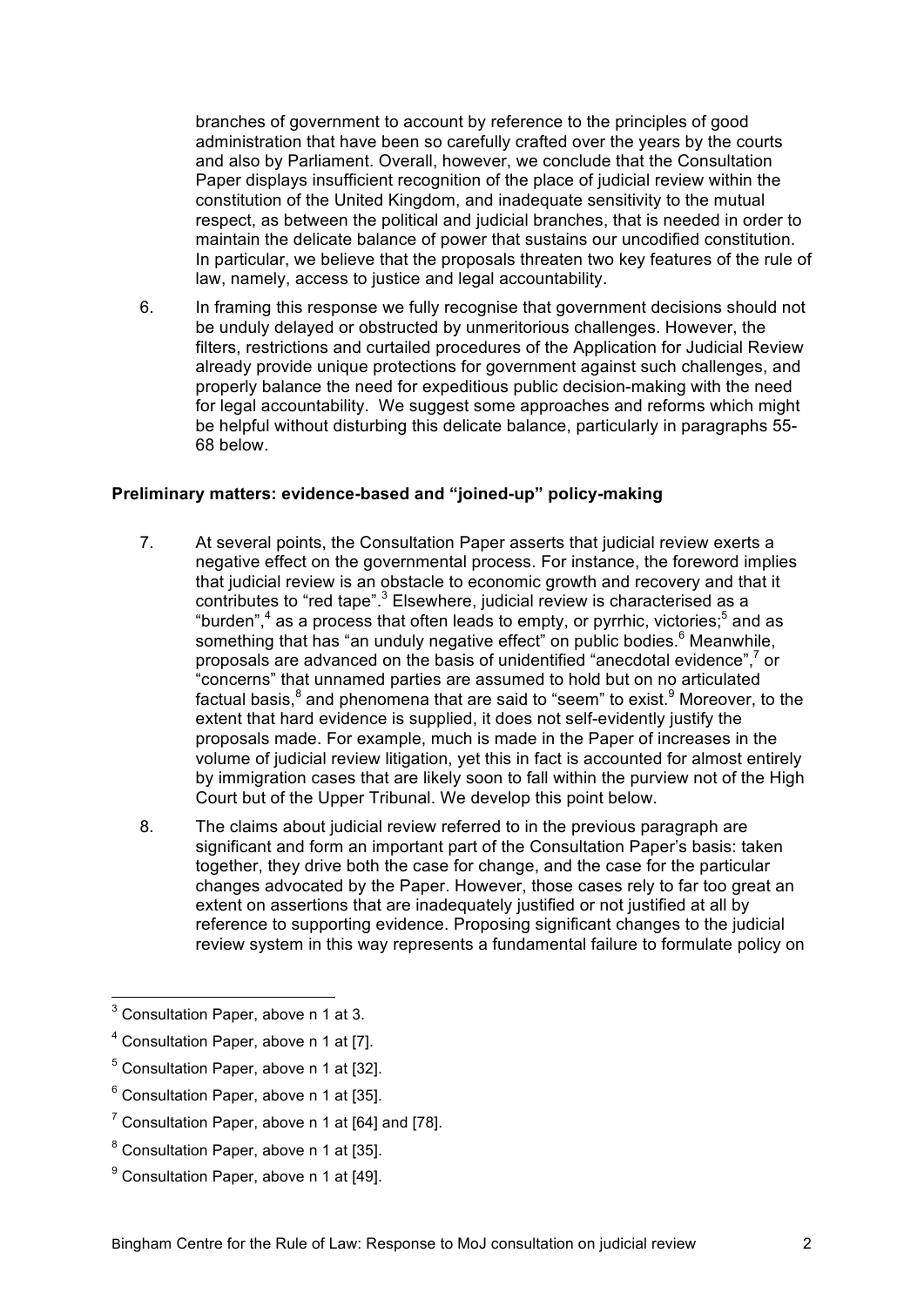the basis of demonstrable and contestable evidence and perpetuates myths about the purpose and effect of our public law.<sup>10</sup>

9. It is also disappointing that by failing to situate the proposals concerning judicial review within the wider administrative justice landscape, the Consultation Paper eschews any attempt at "joined-up" policy-making. It is a fact of life that almost all grievance-redress mechanisms deal with many more complaints, applications or claims than go on to receive a full adjudication or investigation.<sup>11</sup> The caseload of other administrative justice institutions puts the relatively very small judicial review case load in perspective.<sup>12</sup> Finally, on this point, it is notable that the proposals concerning judicial review are not linked with, or considered in relation to, changes elsewhere in the administrative justice system, such as the winding up of the Administrative Justice and Tribunals Council. It is regrettable that, in these ways, the Consultation Paper fails to examine judicial review within this broader context.

## **Judicial review: negative and positive effects**

- 10. The Consultation Paper states that the Government believes that the "threat" of judicial review has "an unduly negative effect on decision-makers" and that there is "some concern" that the "fear" of judicial review "is leading public authorities to be overly cautious" in their approach to decision-making because they are "too concerned about minimising, or eliminating, the risk of legal challenge".<sup>13</sup> Two specific points may be made in response to these assertions.
- 11. First, the argument implicit in the assertions appears to be that public authorities should be shielded from judicial review to a greater extent than they are at present because of their tendency – if exposed to judicial review – to do things that the law does not actually require of them. Thus public authorities are cast as victims of judicial review.

 $10$  See, e.g., Charlie Elphicke MP, "Make Ministers Accountable to Parliament, Not Judges" in Legatum Institute, *2020 Vision: An Agenda for Transformation* (London 2012) at 7-9. Like the Consultation Paper, Elphicke's essay makes unsubstantiated assertions about judicial review – e.g. that it creates a "spectre of paralysis [that] haunts every Government Department". Elphicke also proposes that judicial review be confined to the ground of unreasonableness. This would eliminate the longstanding and universally accepted grounds of illegality and procedural unfairness, in blatant breach of the rule of law.

 $11$  Take, for instance, the Parliamentary and Health Service Ombudsman. In 2011-12, the Ombudsman received 23,889 enquiries. "Help and advice" was provided in response to 19,517 of those enquiries, of which 4,732 were looked at "closely". Of those 4,732 cases, 759 were put right without a formal investigation, while 421 were accepted for formal investigation; the remainder were found to disclose no case to answer. See further Parliamentary and Health Service Ombudsman, *Moving Forward: Annual Report 2011-12* (HC251 2010-12) at 8-9.

 $12$  E.g. the Local Government Ombudsman received 20,906 complaints and enquiries in 2011-12, of which 10,627 were allocated to investigators (Commission for Local Administration in England, *Delivering Public Value: Annual Report 2011-12* (London 2012) at 13). Meanwhile, in the First-tier Tribunal 370,800 cases were received on social security and child support and 112,500 on immigration and asylum (Ministry of Justice, *Annual Tribunal Statistics, 1 April 2011 to 31 March 2012* (London 2012) at 4-5). See also the figures, above n 11, for the Parliamentary and Health Service Ombudsman.

 $13$  Consultation Paper, above n 1 at [35].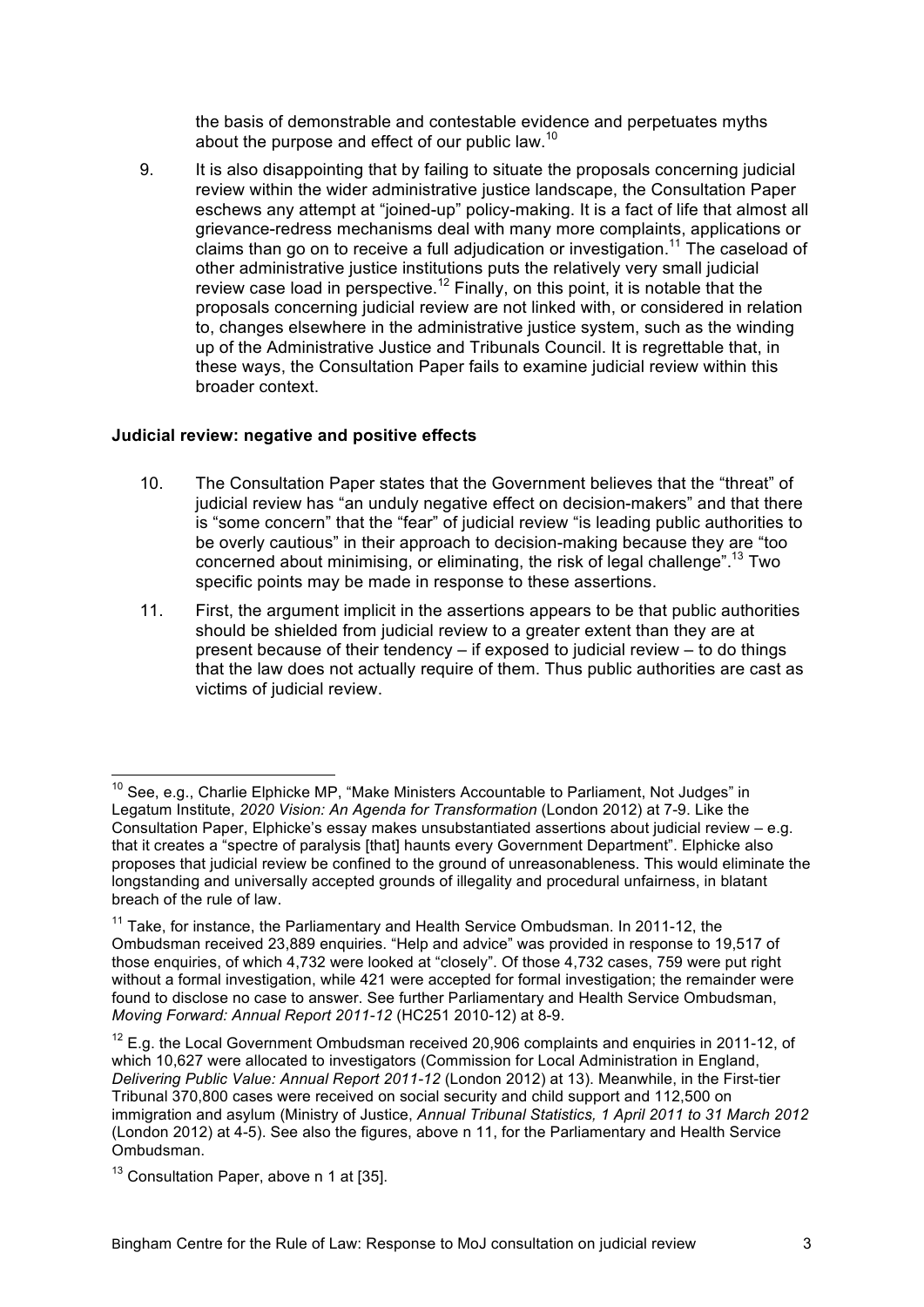- 12. However, no evidence is offered in support of the claim that public authorities are induced by the "fear" of judicial review to do things that administrative law does not actually require them to do.
- 13. It is surprising that the Consultation Paper fails entirely to consider what might reasonably be considered a far more obvious solution to this putative problem – namely, ensuring that public authorities are in the first place properly appraised of what public law does and does not require of them. We note in passing that when it addressed the folklore surrounding the Human Rights Act, the Department for Constitutional Affairs proposed precisely such an educative strategy in order that public bodies might comply with their actual, as opposed to their supposed, legal obligations under the Act.<sup>14</sup>
- 14. Second, the Consultation Paper assumes that the threat (or possibility) of judicial review is likely to have a *negative* effect on decision-makers. As well as the supposed general risk of public authorities doing things that the law does not require of them, it is further asserted that the requirements imposed by administrative law are liable to impose burdens on Government,<sup>15</sup> erect obstacles to efficient decision-making,<sup>16</sup> undermine economic growth and recovery,<sup>17</sup> and generally distract from the business of governing.<sup>18</sup>
- 15. Yet the Consultation Paper fails to acknowledge that the possibility (or reality) of judicial review might in fact exert a positive effect upon Government and that it actually improves the quality of decision-making. To understand this it is necessary to consider the actual grounds of judicial review, which, in summary, require decisions to be made that are legal, procedurally fair and rational. Legality requires that all relevant considerations are taken into account and irrelevant considerations ignored. Procedural fairness requires all relevant interests to be properly addressed and assessed, thus gaining more information of a decision's likely effect. And rationality seeks to avoid arbitrary and illogical decisions. All these qualities, apart from promoting basic justice to the public who, after all the official decision-makers are there to serve, also seek simply to enhance the quality of the decision-making process by ensuring outcomes that fulfill the purpose intended by parliament when it conferred the power on the decisionmaker.
- 16. It is not necessary to look very far for examples the collapse of the Department for Transport's rail franchising operations in the face of impending judicial review of the West Coast decision being an obvious recent instance.19 More generally, as the Cabinet Secretary acknowledged in the foreword to the 2006 edition of *The Judge Over Your Shoulder*, administrative law is "a key source of guidance for improving policy development and decision-making in the public service".<sup>20</sup>
- 17. We acknowledge that the positive effect of judicial review may be constrained by some decision-makers' limited capacity to absorb legal decisions and reflect them

 <sup>14</sup> Department for Constitutional Affairs, *Review of the Implementation of the Human Rights Act*  (London 2006), ch 6.

<sup>&</sup>lt;sup>15</sup> Consultation Paper, above n 1 at 3.

<sup>16</sup> Consultation Paper, above n 1 at 3.

 $17$  Consultation Paper, above n 1 at [7].

<sup>&</sup>lt;sup>18</sup> Consultation Paper, above n 1 at [34].

<sup>19 &</sup>quot;West coast mainline rail contract halted in shock move", *The Guardian*, 3 October 2012 (http://gu.com/p/3ap3a, accessed 18 January 2013).

<sup>20</sup> Treasury Solicitor's Department, *The Judge Over Your Shoulder* (London 2006) at 3.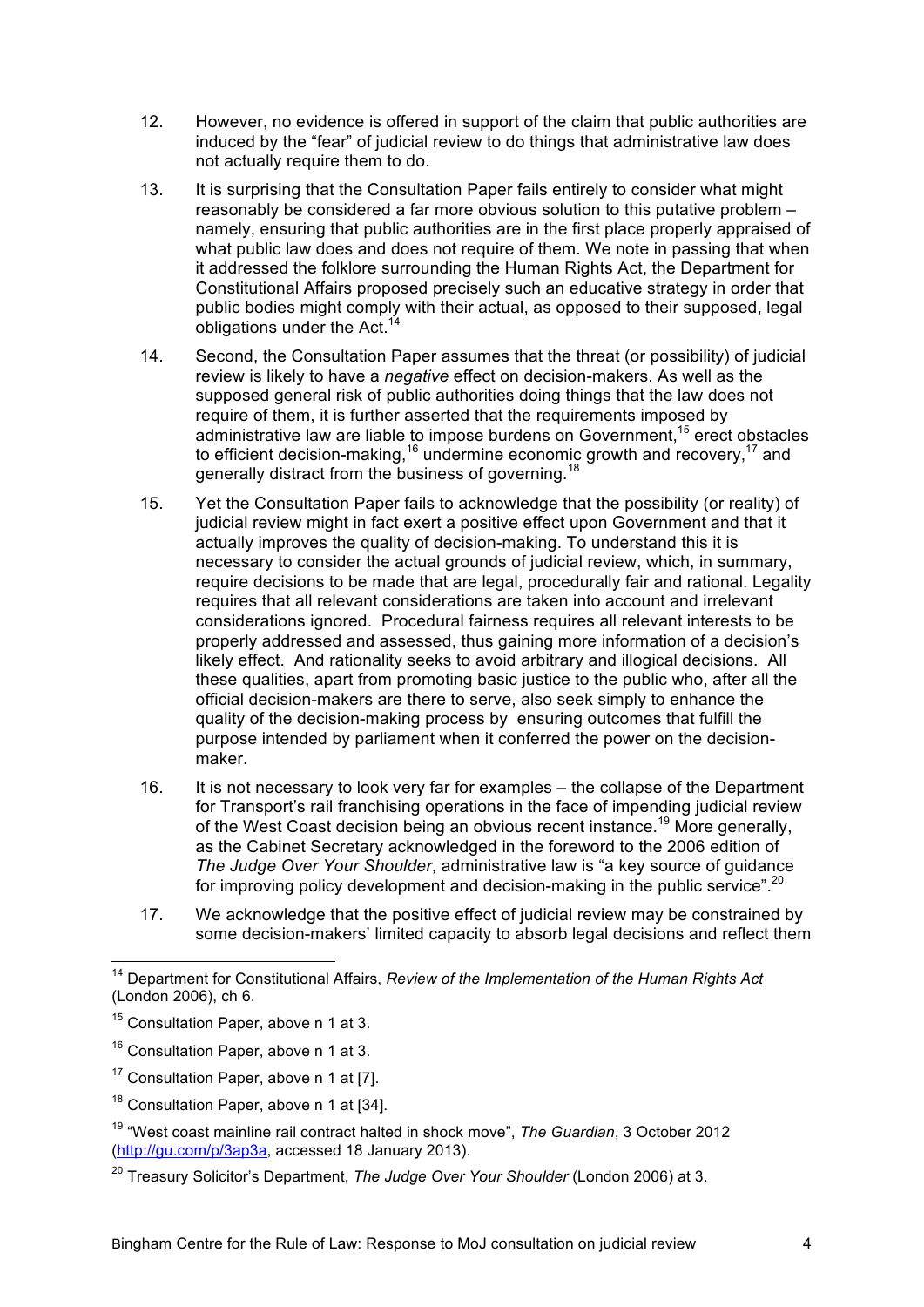in front-line practice.<sup>21</sup> Yet there is evidence to suggest that there can be a positive relationship between judicial review challenges and the performance of public authorities. For example, Lucinda Platt, Maurice Sunkin and Kerman Calvo found that local authorities that experience a relatively high level of judicial review challenges tend to be relatively poorly performing authorities<sup>22</sup> – a finding that sits uncomfortably with the Consultation Paper's (at least implicit) assumption that many challenges are specious or merely tactical. Moreover, Platt *et al* also found that judicial review challenges "have the potential to drive improvement" in the performance of local authorities $^{23}$  by acting "as a form of shock, alerting authorities to gaps or responsibilities that demand a much more conscious reflection on what is delivered and the systems in place".  $24$ 

- 18. None of this is to suggest that public authorities will necessarily welcome judicial review challenges to their decisions. It is, however, crucial to disaggregate public bodies' internal perspective, from which judicial review may (but not necessarily will) be regarded as an unwelcome irritant, and a broader, non-institutional public perspective, from which the benefit (or otherwise) of judicial review falls to be measured according to a different calculus.
- 19. More generally, it is imperative to move beyond the assumption (sometimes implicit in the Consultation Paper) that the courts and the administration are necessarily pitted against one another as combatants in a zero-sum game. Judicial review should not been assumed to be the enemy of efficient administration.
- 20. Finally, on this point, it is important to recognise that judicial review applies to a very wide range of bodies exercising public functions, some of which are often unregulated and supervised only indirectly by Government and Parliament.<sup>25</sup> Proposals relating to judicial review generally ought to be sensitive to this broad field of application. Yet there is no indication in the Consultation Paper that consideration has been given to the proposals' (potentially diverse) implications across the range of contexts in which judicial review lies.

#### **Volume of judicial review litigation**

21. A significant part of the case advanced in the Consultation Paper relates to the growth in the volume of judicial review litigation in recent years and decades.<sup>26</sup> We make the following comments on this aspect of the Paper.

 <sup>21</sup> See, e.g., Simon Halliday, *Judicial Review and Compliance with Administrative Law* (Oxford: Hart, 2004).

<sup>&</sup>lt;sup>22</sup> Lucinda Platt, Maurice Sunkin and Kerman Calvo, "Judicial Review Litigation as an Incentive to Change in Local Authority Public Services in England and Wales" (2010) 20 Journal of Public Administration Research and Theory i243 at i249.

<sup>23</sup> Platt *et al*, above n 22 at i249-i250.

<sup>24</sup> Platt *et al*, above n 22 at i253.

 $25$  For instance, arms length bodies such as Ofcom are subject to judicial review. For a recent example, see *R (Gaunt) v Ofcom* [2011] EWCA Civ 692, [2011] 1 WLR 2355.

 $26$  Consultation Paper, above n 1 at [26]-[37]. As a preliminary point, we note that at paragraphs 31 and 32, the Consultation Paper refers to statistics on the volume of applications for permission to bring judicial review proceedings. It would aid public understanding of the arguments put forward in the Consultation Paper if the underlying data were presented in full. For example, for each year, the number of claims being refused permission; the number of claims proceeding to a full hearing; and the success rate. In addition, it would be helpful to understand the number of renewed applications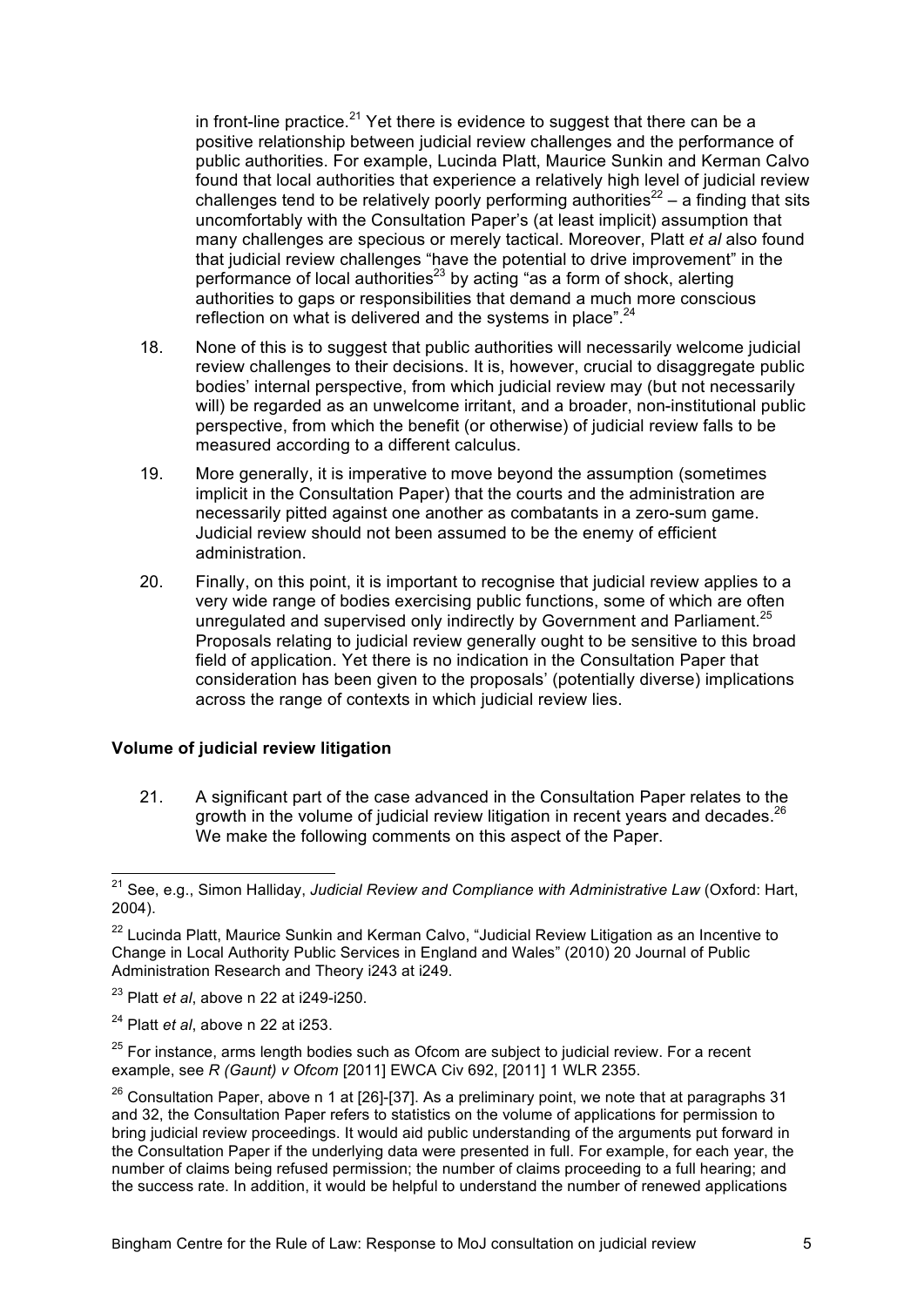- 22. First, the Consultation Paper assumes that the growth in volume is problematic, at least to the extent that the overall figure includes an increasingly long tail of tactical or otherwise unmeritorious applications for permission to apply for judicial review. The Consultation Paper does not, however, substantiate this claim. The only evidence it offers in support is the fact that only a small minority of applications for permission ultimately proceed to a final hearing.<sup>27</sup> Yet it does not necessarily follow that cases which terminate at an earlier stage represent an illegitimate use of the judicial review procedure. Indeed, a substantial number of claims that do not make it to trial are withdrawn after the public authority concedes; this suggests that the prospect of judicial review, far from being a distraction from effective administration, may serve to trigger the abandonment of flawed decisions at an early stage.
- 23. Second, there is a striking if unarticulated tension in the Consultation Paper. On the one hand, the need to promote economic growth is presented as a key driver of the reform proposals.<sup>28</sup> Yet, on the other hand, the Paper acknowledges that the growth in volume of judicial review litigation is largely accounted for by challenges to immigration decisions.29 The Consultation Paper fails to make a case for limiting the availability of judicial review of a category of decisions whose size is not significantly increasing.
- 24. Third, a related and also unacknowledged tension exists, in that the Consultation Paper proposes changes to procedural rules governing judicial review in the *High Court* while acknowledging that the Crime and Courts Bill, if enacted in its present form, will allow all immigration, asylum and nationality judicial review cases to be heard by the *Upper Tribunal*. <sup>30</sup> This would represent not a cosmetic change, but a change of great substance, by transferring out of the High Court a substantial part of its judicial review caseload. It is regrettable that the proposals concerning judicial review in the Consultation Paper appear to take so little account of this impending major reform.
- 25. Fourth, it is surprising that the Consultation Paper contains no evaluation of the reforms introduced following the Bowman Report.<sup>31</sup> That Report identified postpermission settlement of judicial review claims as a major problem, and recommended mechanisms – most notably the Pre-Action Protocol and the adoption of an *inter partes* permission procedure – that were intended to encourage pre-litigious interaction and settlement, and to discourage parties from obtaining and using permission as a bargaining tool. Yet the Impact Assessment accompanying the present Consultation Paper acknowledges that shorter time limits may render pre-action interaction *less* feasible, thereby incentivising recourse to litigation and driving *up* the volume of applications for permission to seek judicial review.<sup>32</sup>

 and the number of applications granted permission following an oral renewal. Finally, it would also be helpful if the underlying data were broken down per area (e.g., immigration, criminal, etc.). Without this information, the public only has a very imperfect knowledge on an important issue of public interest.

- $27$  Consultation Paper, above n 1 at [30].
- <sup>28</sup> Consultation Paper, above n 1 at 3-4.
- $29$  Consultation Paper, above n 1 at [29].
- <sup>30</sup> Consultation Paper, above n 1 at [25].
- 31 Sir Jeffrey Bowman, *Review of the Crown Office List* (London 2000).
- 32 Ministry of Justice, *Impact Assessment No 184* at [2.29].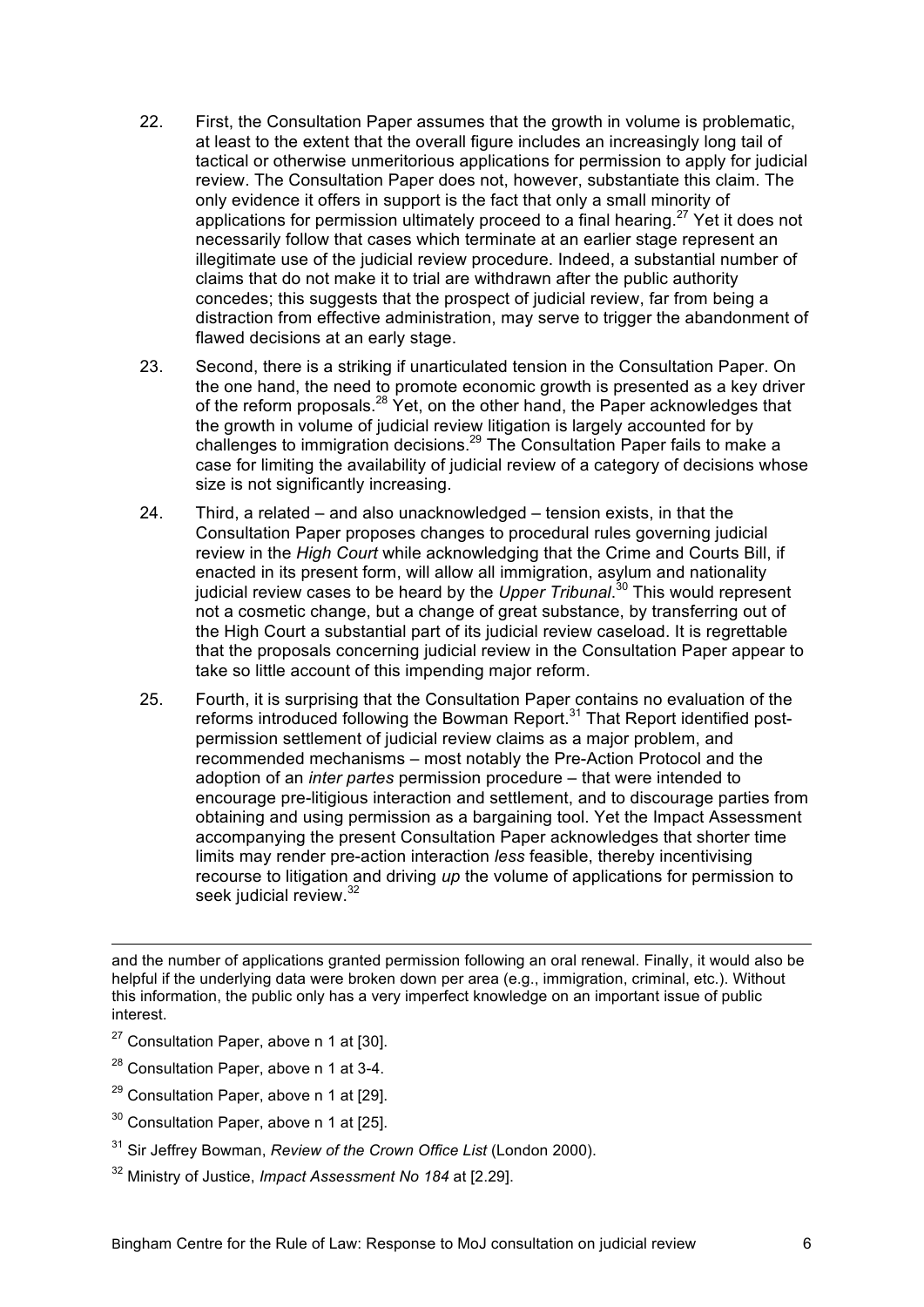- 26. Fifth, the Consultation Paper suggests that even those cases that progress to a full hearing and result in a decision in favour of the claimant may be of limited value in that they may amount only to "pyrrhic victories".<sup>33</sup> It is undeniably the case that success on a number – but by no means all – of the judicial review grounds will result in the matter being referred back to the decision-maker in the way described in the Consultation Paper. But to suppose that such victories are unimportant is to fall into serious error; indeed, that supposition fundamentally misconceives the nature and purpose of judicial review.
- 27. Judicial review is about far more than merely helping some claimants to secure the substantive decision they want. Judicial review has the vital constitutional function of ensuring, in accordance with the principle of the rule of law, that public authorities' decisions are within the scope of the powers conferred upon them by Parliament, procedurally fair and rational. Viewed in this way, there is no such thing as a pyrrhic judicial review victory: every victory – whatever the eventual outcome for the individual – is a victory for the rule of law.
- 28. Two further points should be noted in relation to so-called pyrrhic victories. First, judicial reviews brought on procedural grounds often produce tangible substantive benefits that transcend the particularities of the case. Take, for example, *Lumba*, in which a procedural challenge resulted in the Government being required to publish its policy on immigration detention.<sup>34</sup> Second, if a court considers that a procedural flaw, although unlawful, did not operate to the detriment of the individual – because the same decision would have been reached even if an unimpeachable procedure had been followed – then it can resort to its discretion to refuse a remedy. (Wisely, however, the courts exercise great caution in this area, recognising that, as Megarry J put it, "the path of the law is strewn with examples of open and shut cases which, somehow, were not".)<sup>35</sup> And even if a court does conclude that adherence to a given procedure would have made no difference and that relief should be withheld, it does not follow that the case was pointless. To adopt such an assumption is to overlook the public dimension of judicial review proceedings, the function of which transcends the resolution of a dispute between two parties, and extends to holding Government to account by reference to relevant legal standards.

## **Judicial review proceedings generally**

- 29. Before examining the Consultation Paper's specific proposals concerning changes to judicial review proceedings, it is necessary to make the following preliminary, but important, point. The defensibility of the proposals to impose *more restrictive* conditions upon judicial review necessarily falls to be considered in the light of the *present restrictiveness* of the conditions applicable to judicial review proceedings. In fact, those conditions are already highly restrictive.
- 30. First, the time limit which the Consultation Paper proposes to make even shorter in some cases – is already very tight. We develop this point below. For the time being, it suffices to note that public authorities as potential defendants to judicial review proceedings benefit from a time limit that is extraordinarily short compared with the limits applicable to other types of civil claim.

<sup>&</sup>lt;sup>33</sup> Consultation Paper, above n 1 at [32].

<sup>&</sup>lt;sup>34</sup> R (Lumba) v Secretary of State for the Home Department [2011] UKSC 12, [2012] 1 AC 245.

<sup>35</sup> *John v Rees* [1970] Ch 345 at 402.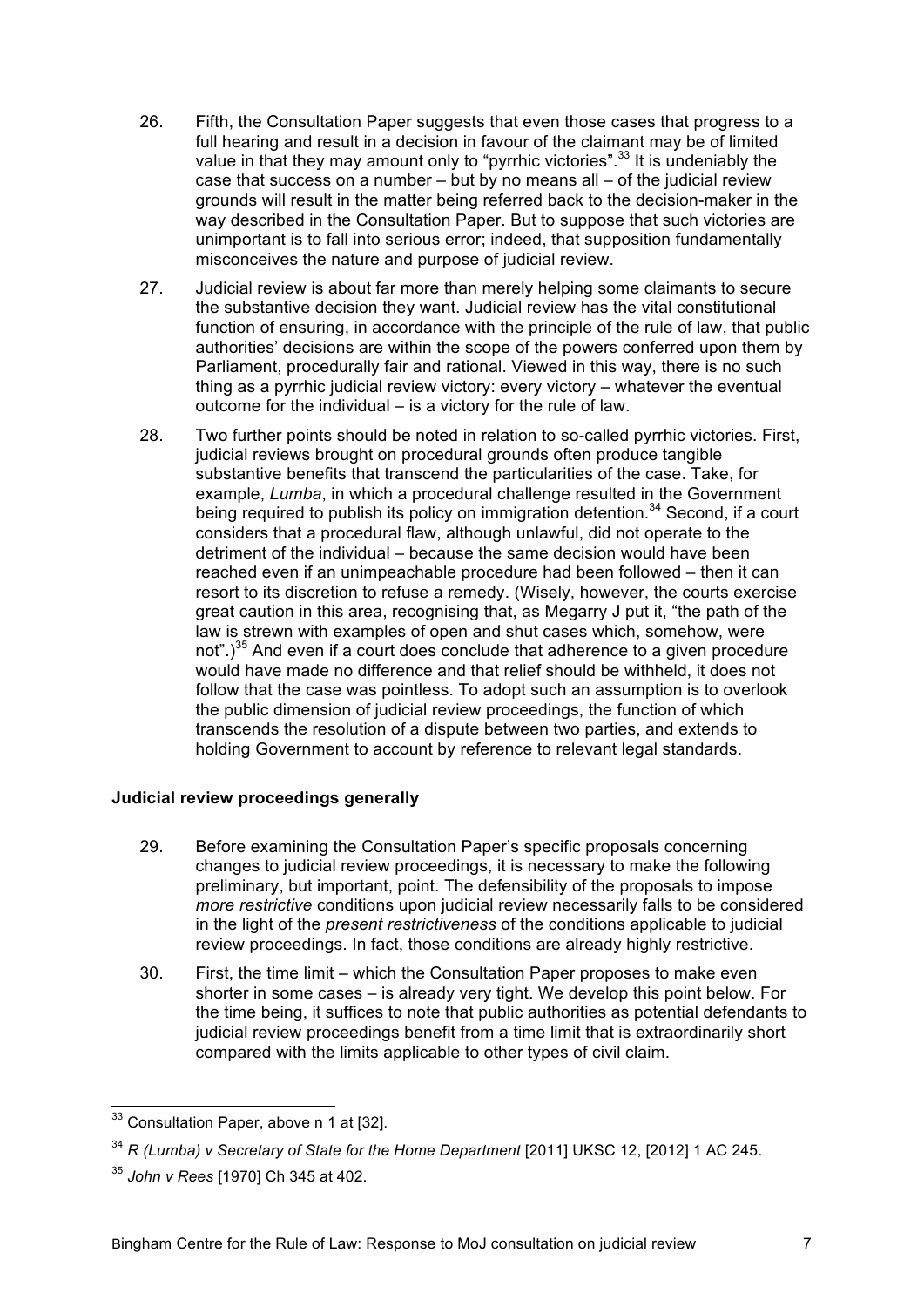- 31. Second, a number of hurdles have to be cleared before an intending claimant is able to initiate judicial review proceedings proper – including (normally) compliance with the Pre-Action Protocol for Judicial Review, and the securing of permission. It is self-evident from the relevant statistics that the permission stage is far from a trivial hurdle. $36$
- 32. Third, judicial review proceedings differ markedly from and are in many senses substantially less demanding of the courts' time than – many other forms of proceedings, given a highly restrictive approach to discovery and the examination and cross-examination of witnesses.<sup>37</sup>
- 33. By any measure, these features of judicial review proceedings mean that public authorities, as potential defendants to judicial review claims, already benefit from very substantial protections, and that the system already contains significant features that moderate the extent of the burdens placed upon the courts by judicial review cases. While it does not inevitably follow that a more restrictive approach would be objectionable, the restrictiveness of the existing approach necessarily calls for particularly close scrutiny of the Consultation Paper's proposals for even greater limits on access to judicial review.
- 34. A final, and related, general point concerns Article 6 of the European Convention on Human Rights. Since the Human Rights Act 1998 entered into force, it has become increasingly clear that judicial review plays a crucial role in reconciling certain forms of administrative decision-making with the requirements of Article 6. Among other things, that provision requires decisions which are determinative of civil rights and obligations to be taken by a tribunal that is independent of the Executive. If, as is inevitably the case, an administrative body making an Article 6 decision lacks such independence, then a breach of Article 6 can only be avoided if the decision can subsequently be challenged before a "court of full jurisdiction".<sup>38</sup> That requirement is generally taken to be satisfied by the possibility of judicial review. It is, however, self-evident that the more limited the availability of judicial review, the less likely it is that the possibility of review will be capable of securing compliance with Article 6.

# **Time limits**

- 35. The rule of law requires that individuals and other relevant parties have an adequate opportunity to challenge Government decisions before an independent and impartial judicial body. The smaller the window of opportunity for challenge, the less adequate the opportunity can be said to be. It is against this background the Consultation Paper's proposals concerning the time limits applicable to judicial review cases fall to be evaluated.
- 36. The existing time limit for judicial review is already very tight: claims must be brought promptly and in any event not later than three months after the grounds to make the claim first arose, subject to a limited judicial discretion to extend time.<sup>39</sup> It would be unduly dogmatic to argue that any narrowing of the timeframe

 <sup>36</sup> Ministry of Justice/National Statistics, *Judicial and Court Statistics 2011* (London 2012) at 65.

<sup>37</sup> The position may be more liberal in human rights cases, however: *Tweed v Parades Commission for Northern Ireland* [2006] UKHL 53, [2007] 1 AC 650; *R (Wilkinson) v Broadmoor Hospital* [2001] EWCA Civ 1545, [2002] 1 WLR 419.

<sup>38</sup> See, e.g., *Albert and Le Compte v Belgium* (1983) 5 EHRR 533.

 $39$  Civil Procedure Rules Part 54, r 5 and Part 3, r 1; Senior Courts Act 1981, s 31(6) and (7).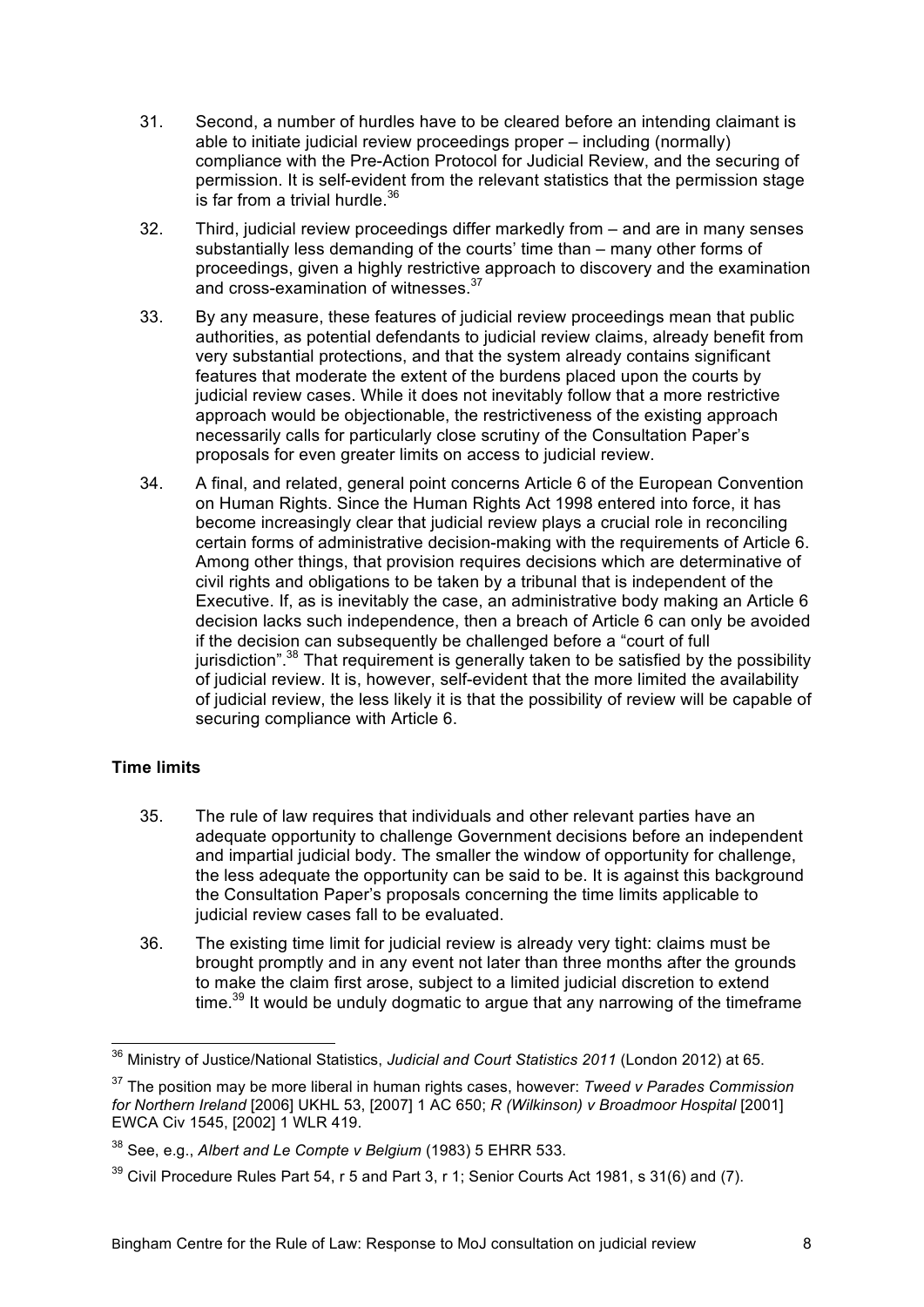within which challenges are permitted would contravene the rule of law. It would be similarly dogmatic to refuse to acknowledge that other policy factors – such as the need for effective decision-making – may legitimately be placed in the balance. However, the rule-of-law requirement of an adequate opportunity for challenge means that any narrowing of the timeframe, and any policy reasons advanced in support of such a change, must be subject to close scrutiny.

- 37. We note that the Consultation Paper concedes the point that a one-size-fits-all approach to time limits may not be appropriate. We welcome this recognition. However, we regret the Consultation Paper's failure to follow through on the logic of its own premise by acknowledging that a *more generous* timeframe may be appropriate in some circumstances – a point that has been made persuasively by Dawn Oliver.<sup>40</sup>
- 38. Our final preliminary point is a practical one. The assumption appears to be that reducing the time limit will promote the Government's aims of ameliorating the supposed negative effects of judicial review. However, as Varda Bondy and Maurice Sunkin have pointed out, cutting the time limit will not necessarily have that effect: indeed, it might have the opposite effect by causing more premature claims to be made. $41$
- 39. The Consultation Paper proposes a 30-day time limit for judicial review challenges to procurement decisions.<sup>42</sup> The Consultation Paper appears to offer three arguments in support of this proposal, although the relationship between those arguments is hard to discern from the text of the Paper.
- 40. The first argument appears to be that because a 30-day limit applies to challenges brought under the Public Contracts Regulations 2006 (as amended), a 30-day limit should apply to challenges brought by way of judicial review. While we accept that there may be an argument for aligning the time limits for challenges under the Regulations and by way of judicial review, we find no convincing case in the Consultation Paper for a 30-day time limit. A 30-day limit in Regulations cases was adopted because the Court of Justice of the European Union ruled in the *Uniplex* case that the normal requirement of promptitude offended the requirement of legal certainty.43 However, *Uniplex* merely required a time limit of certain duration; it did not specifically require a 30-day limit. The thinking behind the adoption of a 30-day limit can be discerned from the Cabinet Office's response to the public consultation on the Uniplex judgment.<sup>44</sup> However, it is surprising to see no positive case made in the Consultation Paper for a 30 day limit in judicial review proceedings, particularly bearing in mind the possibility that arguments may play out differently given the absence in judicial review proceedings of any legal requirement deriving from EU law to dispense with the promptitude requirement.
- 41. Second, the Consultation Paper says that "there is a concern" that challenges to procurement decisions "seem to be on the increase".45 This bare assertion of an

 <sup>40</sup> Oliver, "Public Law Procedures and Remedies – Do We Need Them?" [2002] PL 91 at 98-100.

<sup>&</sup>lt;sup>41</sup> Bondy and Sunkin, "Who is Afraid of Judicial Review? Debunking the Myths of Growth and Abuse" (2013) UK Constitutional Law Blog ( $\frac{http://wp.me/p1cVqo-pQ}{http://wp.me/p1cVqo-pQ}$ , accessed 22<sup>nd</sup> January 2013).

<sup>42</sup> Consultation Paper, above n 1 at [56]-[57].

<sup>43</sup> *Uniplex (UK) Ltd v NHS Business Service Authority* [2010] 2 CMLR 47.

 $44$  See

http://www.cabinetoffice.gov.uk/sites/default/files/resources/Uniplex%20consultation%20response%2  $\frac{1}{1018\%20 \text{Aug}\%202011.\text{pdf}}$  (accessed 9<sup>th</sup> January 2012).

<sup>45</sup> Consultation Paper, above n 1 at [49].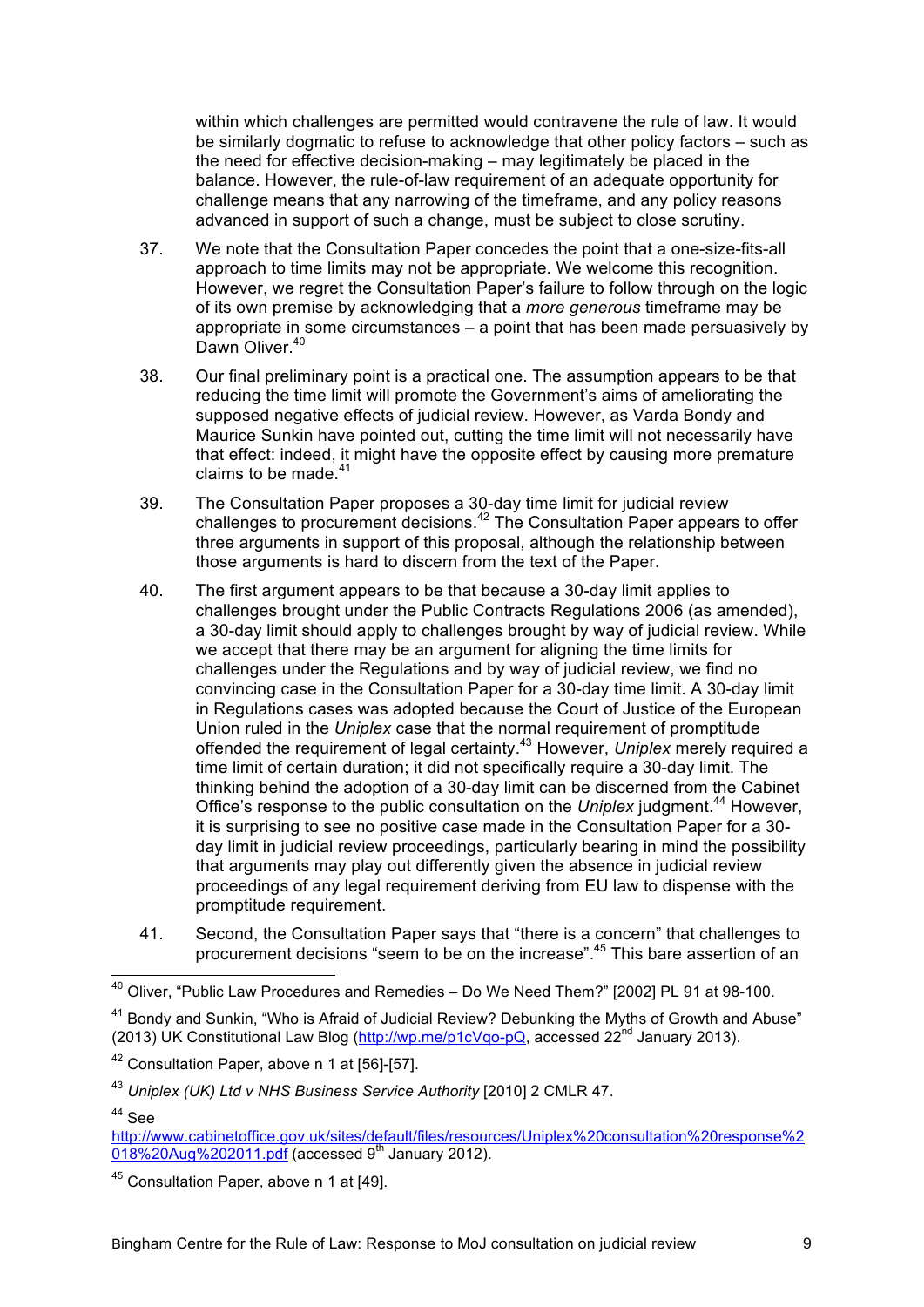unattributed perception cannot properly serve as an adequate justification for restricting the availability of judicial review. Insofar as the increase in procurement challenges can be shown, it is not clear what conclusions should be drawn therefrom. Indeed such challenges may be driven by increasingly dubious practices, or other reasons.

- 42. Third, the Consultation Paper says that contracts involved in procurement cases "often involve large sums of money and the delivery of important public services" and says that "delays in awarding these contracts can have a significant impact on users of those services, and implications for the costs of their delivery".<sup>46</sup> This may be so. However, these assertions fall far short of a persuasive case in favour of limiting the availability of judicial review in general, and go no distance towards establishing that a 30-day limit in particular strikes the right balance between the conflicting interests at stake in such cases. No thought appears to have been given to the possibility that the importance of the issues – whether measured in financial or other terms – may point just as, or more, strongly towards a *longer*  time limit, in order to ensure ample opportunity for scrutiny.
- 43. It is not clear from the Consultation Paper whether the proposed time limit of 30 days for procurement cases (or 6 weeks for planning cases) is intended to be subject to the existing additional requirement of promptness. We take it that the promptness requirement would be removed, especially since the *Uniplex* problem47 is being relied on. It would be particularly invidious if that requirement were retained alongside shorter time limits. The Consultation Paper clearly states that powers to extend time would be preserved.48 That is plainly vital and since it is accepted and relied on we say no more about it.
- 44. In answer to Question 1, so far as it relates to procurement, we therefore conclude that no adequate case has been made out for the adoption of a 30-day time limit.
- 45. In the light of this, we make no comment in relation to Question 2, save to repeat our point, made above, that the Ministry of Justice's own Impact Assessment recognises that claimants may seek to circumvent the Pre-Action Protocol, and that this may encourage litigation in a manner directly contrary to the policy underlying the Bowman reforms.
- 46. Question 3 presupposes that a 30-day time limit should be introduced a step that we do not consider to be justified by the arguments advanced in the Consultation Paper. We also note in relation to Question 3 that reliance upon judicial discretion to extend time as a means by which to circumvent the potential unfairness of a shorter time limit would sit uncomfortably with the stance adopted elsewhere in the Paper, according to which flexibility is said "not [to] facilitate good administration or provide certainty for claimants".<sup>49</sup>
- 47. In response to Question 4, we do not consider there to be any (other) categories of cases in which a shorter time limit might be appropriate. We do, however, repeat the point, made above, $50$  that once the possibility of different time limits for different categories of cases is conceded, it becomes difficult to justify treating the present three-months-and-promptly limit as necessarily constituting the

- 48 Consultation Paper, above n 1 at [59].
- 49 Consultation Paper, above n 1 at [44].
- $50$  See above at [37].

 <sup>46</sup> Consultation Paper, above n 1 at [50].

 $47$  See above at [40].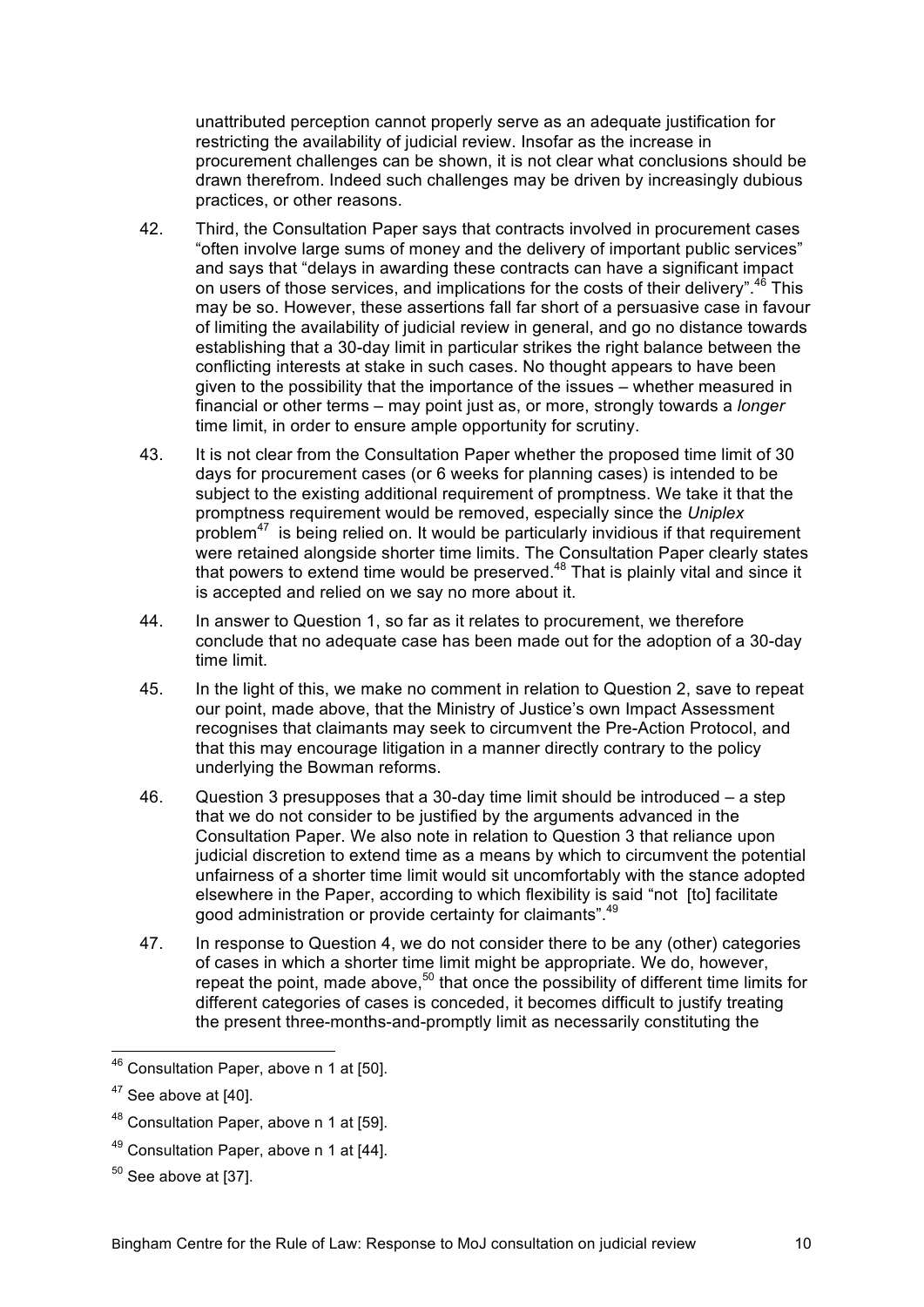appropriate maximum. We therefore question the premise underlying Question 4, which appears to be that only *reductions* in the existing time limit ought to be considered. We also note that the Paper consults only about planning and procurement cases. No proposal is made in respect of other areas, and it would not be acceptable for the time limit to be reduced in other areas on the basis of suggestions made in response to this Consultation Paper but which were not themselves the subject of further, specific consultation.

#### **Ongoing breach/multiple decisions**

- 48. The Consultation Paper proposes that whether a claimant has complied with the time limit should be calculated by reference to the date on which the grounds for the claim first arose.<sup>51</sup> Where two or more related administrative acts are concerned, the three-month period would therefore begin to run when the first act was committed, making a subsequent act adopted more than three months later immune from review (unless the court exercised its discretion to extend time).
- 49. No clear reason for this proposal is offered by the Consultation Paper, save that its inclusion in a section headed "Tackling delays in bringing late claims" offers an oblique and implicit hint of the underlying thinking. It is also said that claimants who challenge subsequent administrative acts adopted more than three months after the initial act are "essentially frustrating the application of the three month time limit". But this reasoning is circular: the three-month time limit is frustrated only if the period for calculation is taken to have begun when the first, rather than the subsequent, act was committed.
- 50. We note that the Consultation Paper does not actually ask for views on *whether* the Civil Procedure Rules should be changed in the way proposed: rather, consultees are invited to comment (in Question 5) on how the wording of the Rules should be altered, and (in Question 6) on whether there are any risks in taking the proposal forward. Our view is that the proposal should not be taken forward. The Consultation Paper makes no clear case in favour of the proposal and makes no attempt to grapple with the reasoning of the courts in ongoing breach/multiple decision cases. Indeed, the approach would, if adopted, overrule established authority – including the House of Lords' decision in *Burkett<sup>52</sup>* – at a stroke. To the fact that the Paper makes no persuasive positive case in favour of this proposal, we would add the following four reasons for rejecting it.
- 51. First, there are good policy reasons for not *requiring* prospective claimants to challenge the initial component of a series of related administrative decisions. This point was recognised by the House of Lords in *Burkett* when it held that while a local authority's resolution to grant outline planning permission was susceptible to judicial review, time began to run afresh when outline permission was actually granted eight months later.<sup>53</sup> For instance, as their Lordships noted in *Burkett*, an initial decision may fall by the wayside or be revoked; equally, the position as between the parties might change, reducing the likelihood of litigation. The proposal in the Consultation Paper thus risks encouraging potentially premature or needless challenges to administrative acts adopted at a relatively early stage in complex decision-making processes, which in turn raises the

 <sup>51</sup> Consultation Paper, above n 1 at [64].

<sup>52</sup> *R (Burkett) v Hammersmith and Fulham London Borough Council* [2002] UKHL 23, [2002] 1 WLR 1593.

 $53$  Above n 52.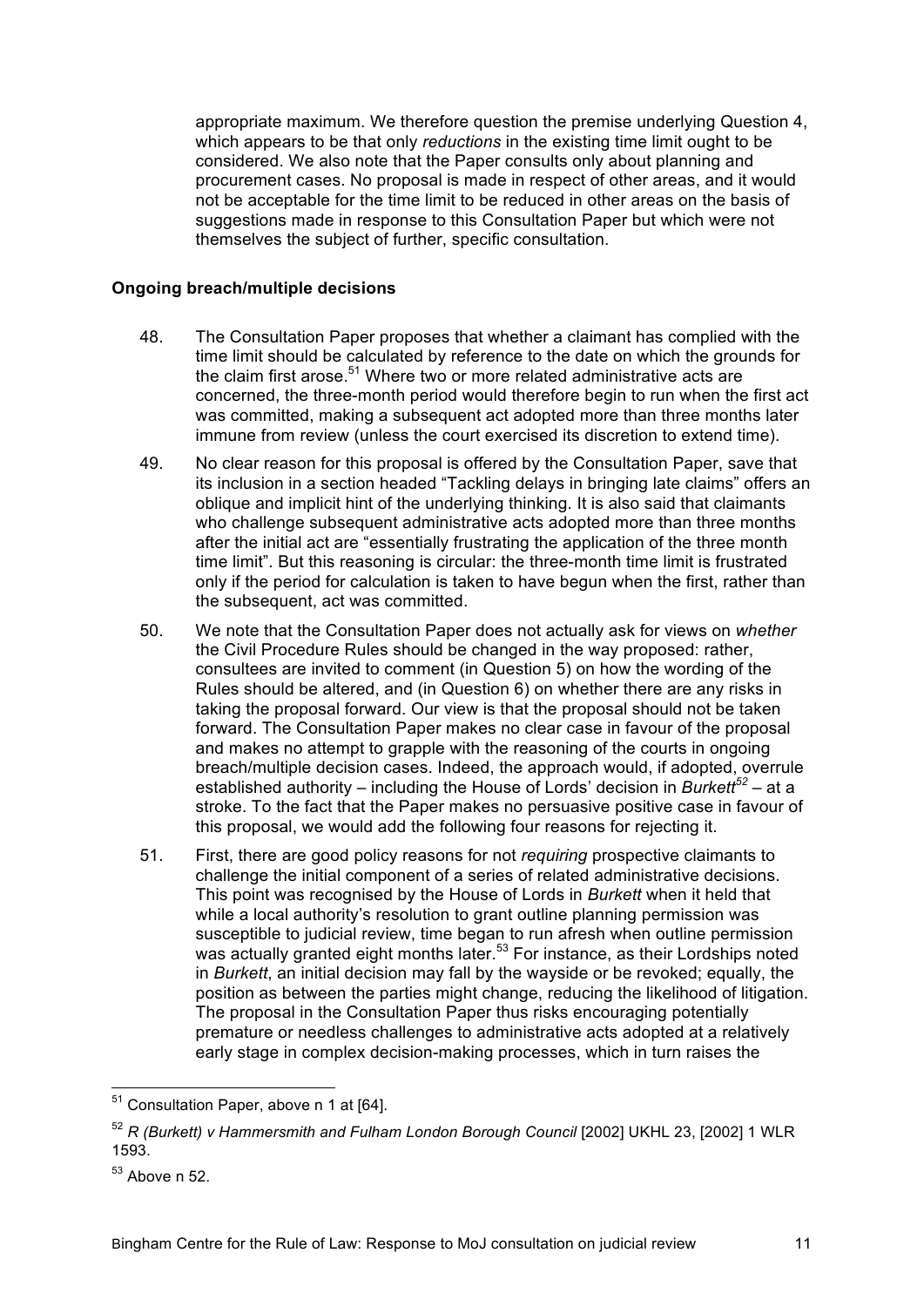prospect of matters being diverted into the courts that would never otherwise have ended up there.

- 52. Second, if the proposal in the Consultation Paper were adopted, considerable practical difficulties would likely arise. In particular, it would become necessary to determine whether any given administrative act was rendered unchallengeable on account of its being sufficiently closely related to a prior act adopted more than three months earlier. Determining what should count as a sufficiently proximate relationship and applying that definition to specific pairs or sets of administrative acts would likely be far from straightforward.
- 53. Third, it is necessary that the full significance of the proposal in the Consultation Paper be appreciated. Subject to one caveat, the proposal would not merely temporally *limit* judicial review of administrative decisions sufficiently closely related to decisions taken more than three months earlier. Rather, it would be to *exclude* review of them entirely. The rule-of-law implications of this are clear. The caveat is that it would presumably remain possible for the court to extend time in its discretion. Given the courts' fully warranted antipathy to legislative attempts to oust their supervisory jurisdiction, it is likely that they would use that discretion generously. It is therefore highly likely that the considerations which presently inform the courts' approach to determining when time begins to run would still be considered, in that they would inform the exercise of the discretion to extend time.
- 54. Fourth, the test of "the date on which the grounds first arose"<sup>54</sup> is not new. It is the existing test. The Courts have carefully addressed in the case-law the principled, just and balanced approach to that test, in the context of ongoing breaches and multiple decisions. They have also addressed and applied the discretion to extend time, which like the test would be retained. The proposal rightly keeps the test and the discretion, and yet seeks somehow to rewrite the case-law, and without engaging at all with the analysis which courts have adopted and the reasons for it. This is an incoherent and unjustified Governmental interference with the proper application of the law.
- 55. The upshot, then, is that the proposal would be unlikely to secure the Government's objectives. Indeed, it is far more likely that the proposal would yield outcomes that would run directly counter to those objectives. The proposed approach would introduce enormous uncertainty and risk, leading to defensive and protective claims being brought prematurely. Meanwhile, the introduction of additional (and unclear) criteria would lead to satellite arguments and appeals. It is impossible to see how these collateral effects of the proposed approach could fail to frustrate the objectives identified in the Consultation Paper of greater certainty and clarity, fewer unnecessary challenges and judicial review being treated as a "last resort" <sup>55</sup>

## **Permission: general**

56. In common with many other aspects of the Consultation Paper, the premise upon which the proposals concerning permission are formulated is unsupported by clear evidence. The Consultation Paper says that the Government is "concerned" that the present permission arrangements afford claimants "too

 $54$  See above at [48].

<sup>55</sup> Consultation Paper, above n 1, at [14].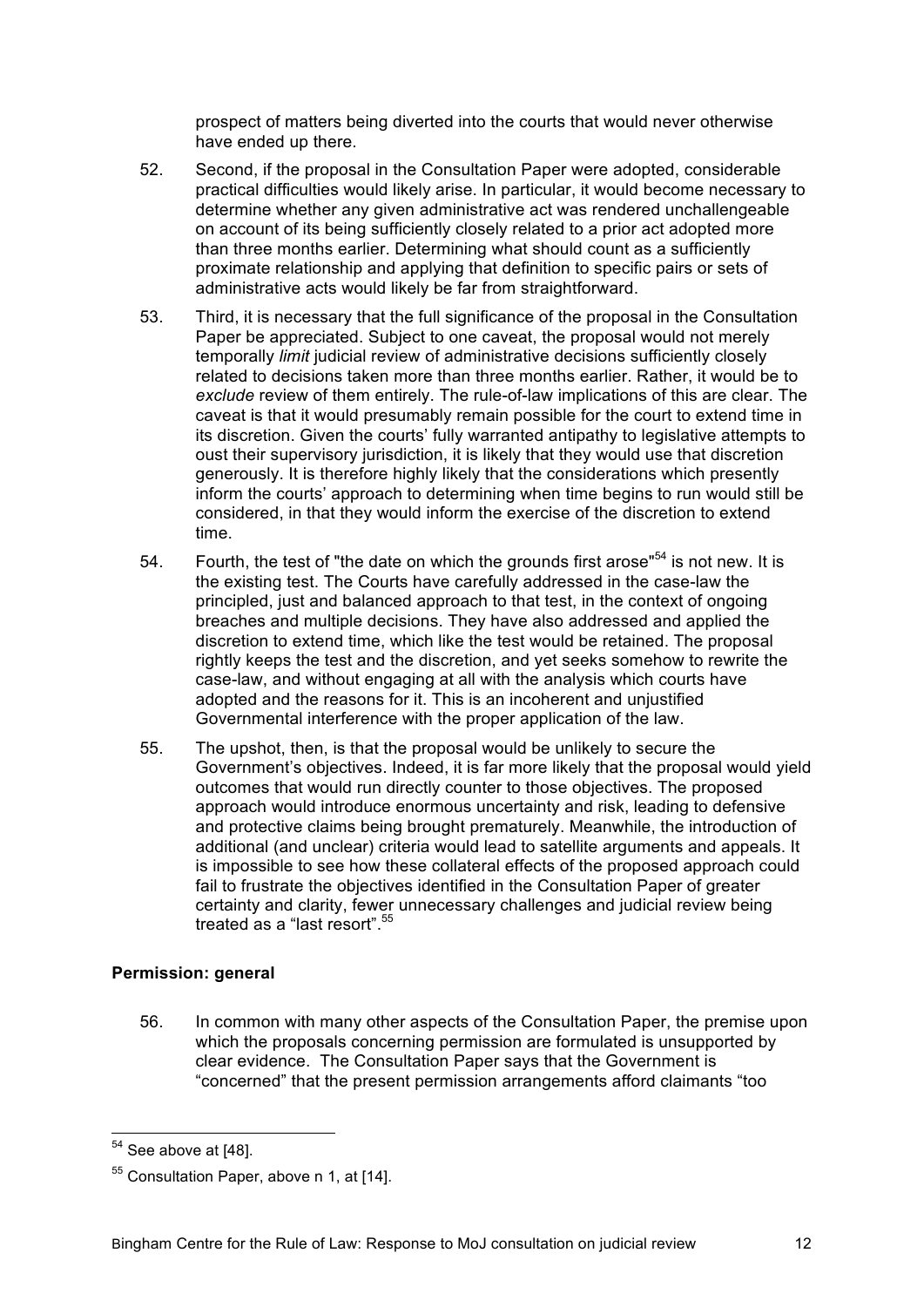many" opportunities to argue their case,<sup>56</sup> and that this creates uncertainties and consumes additional judicial resources.<sup>57</sup> However, whether this claim is sustainable – and, therefore, whether the resulting proposals concerning permission are defensible – depends on matters with which the Consultation Paper does not engage (either adequately or at all).

- 57. First, the Consultation Paper makes no attempt to quantify the scale of the uncertainty and the amount of resources consumed by the present arrangements as compared with the revised arrangements that are proposed. This makes it very difficult to determine the significance of any putative "gain" – measured in terms of certainty and use of resources.
- 58. Second, the extent to which opportunities over and above those afforded by the initial stage of the permission process might properly be regarded as excessive depends, in part, upon the robustness of that initial stage. The less robust it is, the harder it is to characterise further opportunities as excessive. It is surprising, therefore, that the Consultation Paper makes no mention of significant empirical research casting substantial doubt upon the robustness of the initial stage of the permission process. Varda Bondy and Maurice Sunkin found that of the eight judges they looked at who made substantial numbers of permission decisions within their study period, success rates varied dramatically: one judge granted permission in 46 per cent of the (non-immigration/asylum) cases that came before him, while one of his colleagues granted permission in only 11 per cent of cases.58 Bondy and Sunkin note that this problem may become more acute now that the Administrative Court has opened several regional centres.<sup>59</sup>
- 59. Third, the Consultation Paper advances the stark proposal of significantly curtailing the availability of oral renewal. It is regrettable that less Draconian possibilities – such as avoiding the unnecessary and time-consuming resistance of permission<sup>60</sup> and limiting the amount of court time that renewals are permitted to consume – were not considered.

## **Permission: "Prior judicial hearing" and "substantively the same matter"**

60. We turn now to some more specific points concerning the detail of the proposals. The tests of "prior judicial hearing" (PJH) and "substantially the same matter" (SSM) bear no relation to the general stated aim of avoiding weak claims. $61$ spurious claims,  $62$  hopeless, frivolous and vexatious claims; $63$  nor to the specific stated aim of preventing the use of judicial review as a "tactical device … to delay decisions".<sup>64</sup> Claims can be spurious and tactical without meeting the PJH/SSM

 $61$  Consultation Paper, above n 1, at [7] and [72].

 $64$  Consultation Paper, above n 1, at [79].

 <sup>56</sup> The Consultation Paper says (at [73]) that claimants "may have up to four opportunities to argue the case for permission". However, the Paper does not clearly identify what these four opportunities are; only three are referred to at [67]-[68]. See further Adam Wagner, "Quicker, costlier and less appealing: plans for Judicial Review reform revealed" (2012) UK Human Rights Blog  $(<http://wp.me/bJiO3-4ga>, accessed  $22<sup>nd</sup>$  January  $2013$ ).$ 

<sup>57</sup> Consultation Paper, above n 1 at [72].

<sup>&</sup>lt;sup>58</sup> Bondy and Sunkin, "Accessing Judicial Review" [2008] PL 647 at 664-665.

<sup>59</sup> Bondy and Sunkin, above n 58, at 667.

 $60$  See below at [63].

 $62$  Consultation Paper, above n 1, at [11].

<sup>&</sup>lt;sup>63</sup> Consultation Paper, above n 1, at [69].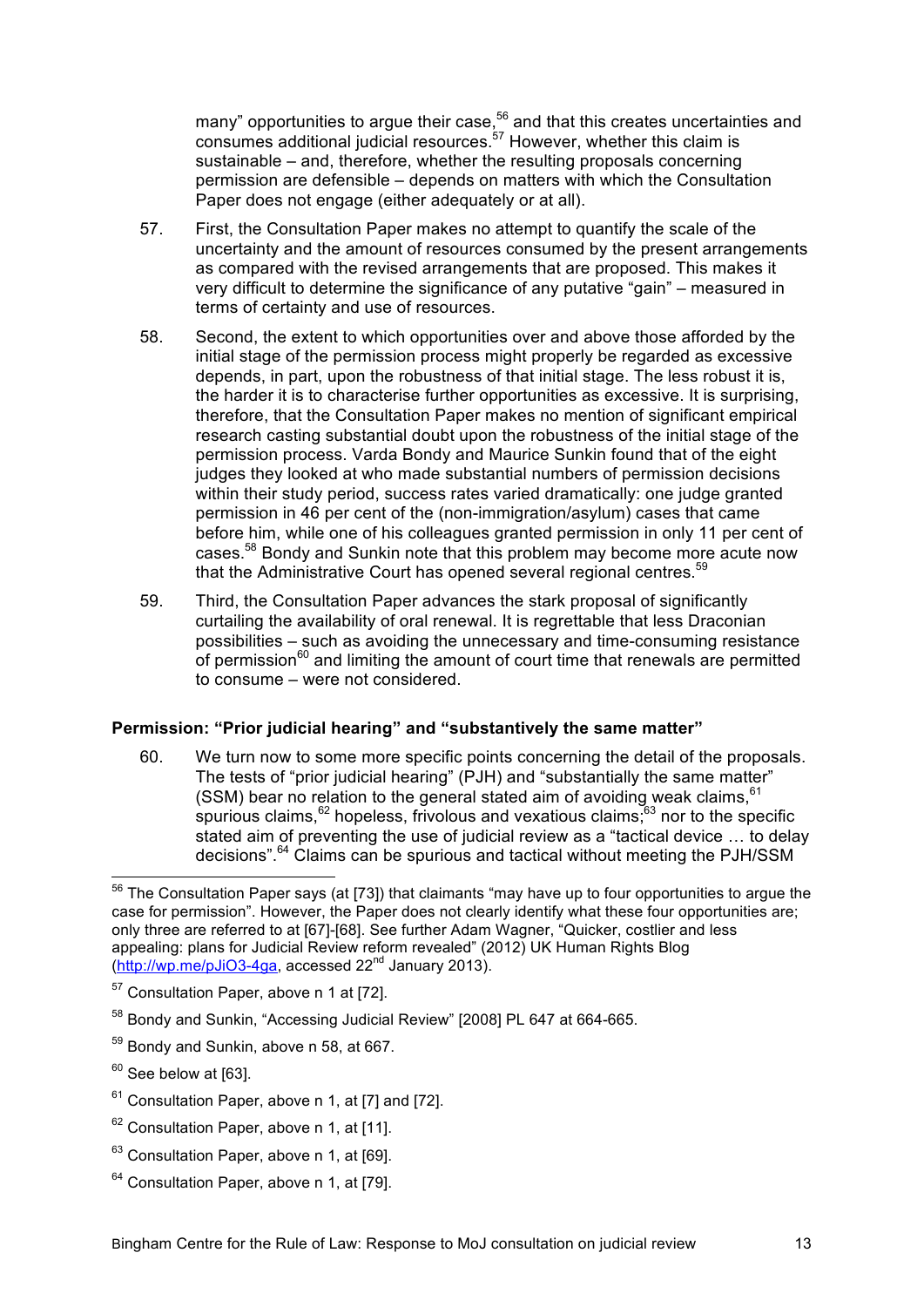tests. Equally, claims that *do* meet those tests may not be remotely spurious or tactical. Paper permission will be refused if the paper judge is not persuaded that the case is arguable. A PJH/SSM case is not frivolous or tactical just because a paper judge considers it unarguable. Indeed, the Consultation Paper presumably envisages that PJH/SSM cases are ones which even the paper judge would not characterise as "totally without merit", since such cases are the subject of a separate proposal. For example, a case involving a PJH may well have involved a question of law (hence "judicial" in PJH). The claimant is required to raise all known relevant points at a PJH, not hold them back for judicial review, and it would hardly be surprising if the point of law raised in judicial review proceedings amounted to substantially the same matter as that which was raised at the PJH. However, that does not mean that seeking judicial review in such circumstances is spurious or abusive/tactical. If implemented, this unfocused, unevidenced and unanalysed proposal would mean, for example, that a coroner ruling on a question of law would only be open to challenge by a judicial review route which curtailed oral permission.

- 61. If the aim is to make the procedure "operate quickly and proportionately",  $65$  then there are other steps that could be taken. For instance, if 11 weeks for paper permission is too long, then greater categories of case could be dealt with on the papers by Deputy High Court judges. Alternatively, paper permission could be avoided. Many cases can properly proceed direct to an oral permission hearing. Defendants could assist by indicating whether a case is one which should proceed direct to oral hearing. A paper judge who, on first looking at the papers, agrees can so direct, thereby saving further time on the papers.
- 62. At oral permission hearings, a significant proportion of cases which the paper judge thought were unarguable, are granted permission. That means – by definition – they have been judicially assessed as not being frivolous, abusive or hopeless. The proposal to remove such cases from the system, based on unjustified classifications, raises very serious concerns relating to access to justice and the rule of law.
- 63. Far too many cases which are properly arguable involve permission being contested by defendants – including Government itself. This wastes judicial resources. A good rule change would be that where a permission judge concludes that permission should not have been resisted, because the defendant should have realised that the claim was not hopeless, or frivolous or vexatious,  $66$ the defendant should have to pay half the claimant's costs of lodging the claim. If Government is truly concerned to avoid unnecessary use of judges' time at the permission stage, it is unclear why the proposals are not even-handed. Why do they only operate against the claimant, leaving defendants to utilise as many judicial resources as they wish in resisting permission in arguable cases?

#### **Permission: "totally without merit"**

64. We turn to the proposal concerning cases assessed as "totally without merit" (TWM). The problem here is that the paper judge – by definition – has decided that the case is hopeless, frivolous or vexatious (CP  $\S69$ ).<sup>67</sup> Many claimants succeed in many cases in persuading a judge on oral renewal that this initial characterisation is incorrect. If the paper judge backs her/his initial assessment

<sup>&</sup>lt;sup>65</sup> Consultation Paper, above n 1, at [11].

<sup>66</sup> Consultation Paper, above n 1, at [69].

 $67$  Consultation Paper, above n 1, at [69].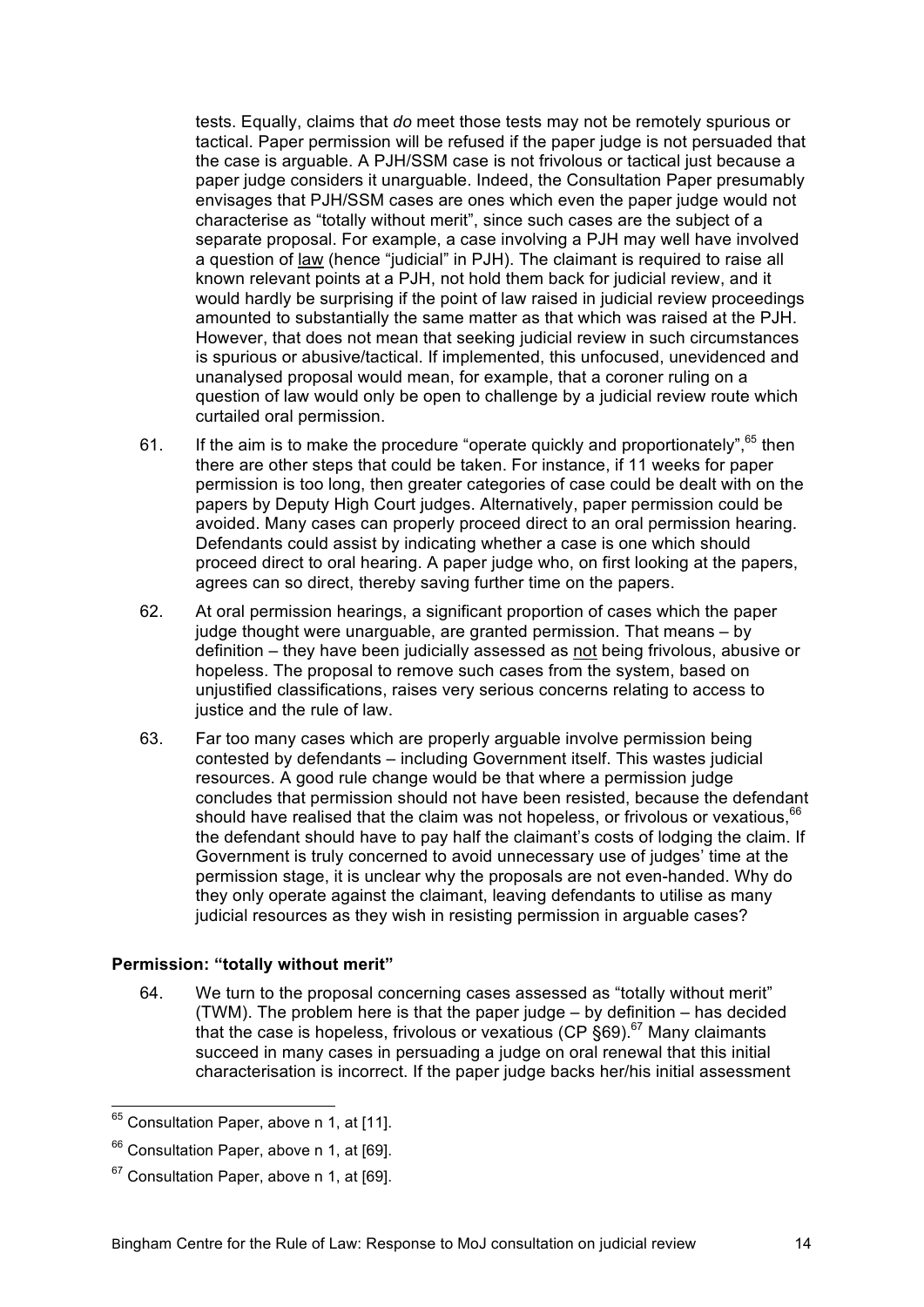with a certification, this demonstrably important right of access to justice is removed – yet Government says access to justice is not intended to be curtailed. Nor should the paper judge be put in the position of asking whether it is possible that a judge at an oral renewal might see the case differently. That is invidious, and impossible.

65. If certification is to be used at all, it should be used in the first instance as a warning in relation to (a) the claimant's representatives' duty to consider whether renewal can be justified and (b) a marker relevant to costs orders at a renewal hearing (the renewal judge who refuses permission may consider a defendant's costs order (as an exception to Mount Cook)) or possibly disallowing the claimant's representatives costs from the LSC. In a truly vexatious or abusive case, the courts have powers to make wasted costs orders against the claimant's lawyers. Those powers are used, appropriately, in judicial review cases.

#### **Permission: concluding remarks**

- 66. The right of oral renewal is one of the most important safeguards, as to access to justice and the rule of law, in the judicial review process. Oral hearings are at the heart of the legal process: they enable judges to engage with an advocate, and explore the impressions formed on the papers. These proposals seek to insulate public authorities, including central Government, from a layer of judicial protection which holds them accountable under the rule of law. If implemented, they would promote injustice.
- 67. When there was a proposal in 1985 to remove the right of renewal in the Court of Appeal, in relation to leave to move for judicial review, there was rightly an outcry as to the constitutional implications for the rule of law. The Court of Appeal in *Stipplechoice* professed itself to be "troubled" by that proposal, given "the merits of the present rules which allow unrestricted access to the Court of Appeal, in this field, where so much of the litigation is directed to preventing alleged abuses of power".<sup>68</sup> The 1985 proposal was rightly withdrawn.
- 68. The right to apply orally for permission in the High Court is an essential part of the constitutional protection under the rule of law.
- 69. We therefore make no response to Questions 7, 8 and 9, which consult merely upon the implementation of the proposal to curtail oral renewals. We reject the underlying premise that oral renewals should be curtailed. In answer to Question 10, we do not agree that where an application for permission to bring judicial review has been assessed as totally without merit, there should be no right to ask for an oral renewal. In response to Question 11, we do not consider that there are *any* categories of judicial review proceedings to which the proposed approach would be appropriate. In response to Question 12, we reject the underlying premise that there are categories of cases in which the possibility of oral renewal should be removed.

#### **Fees**

70. It would be difficult, and unduly dogmatic, to argue that rule-of-law considerations preclude any change to the fee arrangements presently applicable to applications for permission to seek judicial review, and we do not seek to make any such

 <sup>68</sup> *R v Commissioner for the Special Purposes of the Income Tax Acts, ex parte Stipplechoice*, *The Times*, 23rd January 1985.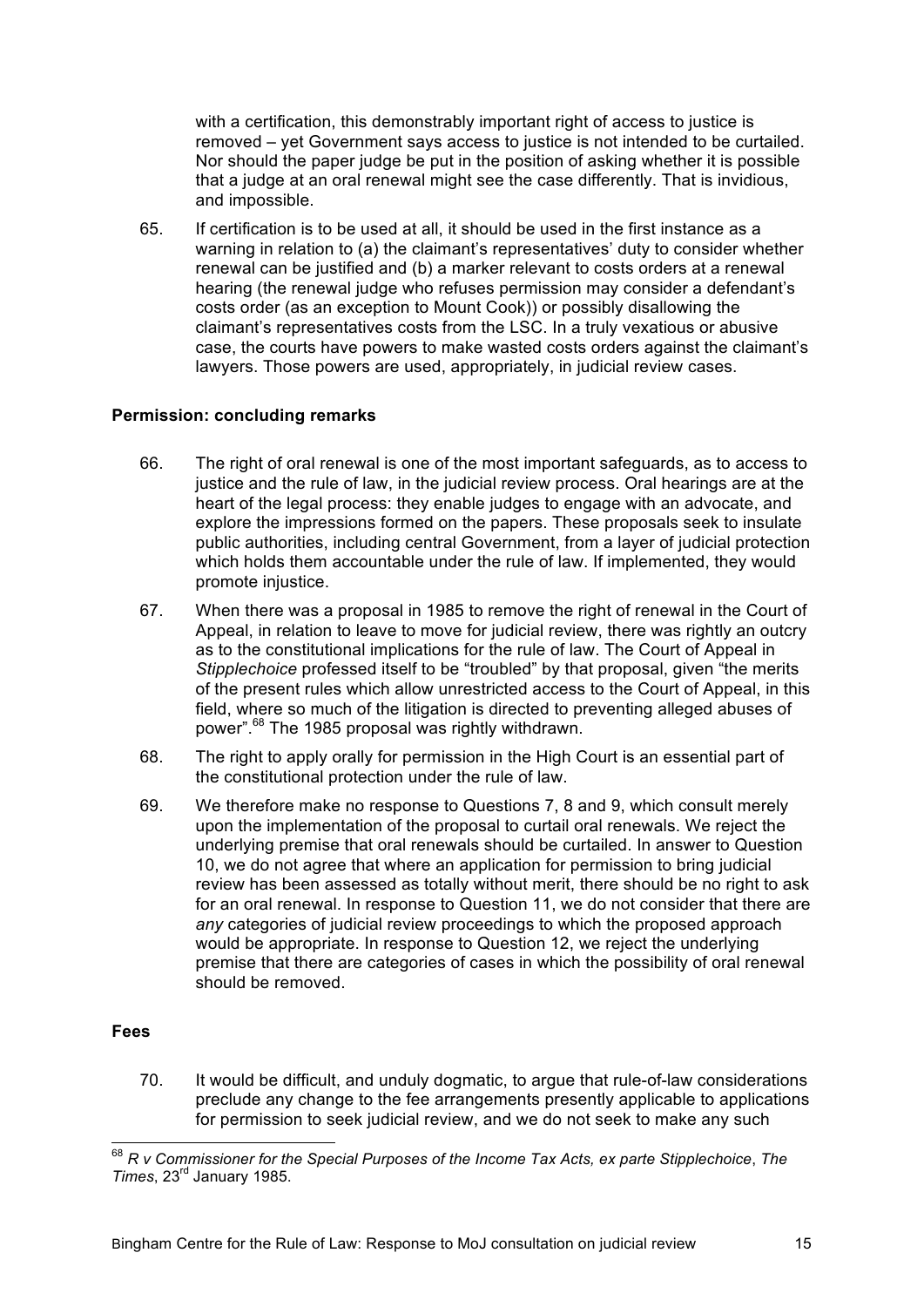argument. We do, however, entertain serious concerns about the proposals concerning fees.

- 71. As we stated above, the rule of law requires that individuals and other relevant parties have an adequate opportunity to challenge Government decisions before an independent and impartial judicial body. It is self-evident that the extent to which a given individual has an adequate opportunity to do so will be affected by a variety of factors, including financial ones. The possibility that court fees may be set in such a way as to fall foul of the requirements of the rule of law is one that was considered – and found to have eventuated – in the *Witham* case.<sup>69</sup> In that case, it was held that an increase in court fees and the removal of an exemption in favour of those with limited means was *ultra vires* the Executive's authority, on account of the incompatibility of the measures with the common law constitutional right of access to justice.
- 72. It does not follow that the proposal in the Consultation Paper concerning the introduction of a fee for oral renewals necessarily conflicts with that common law constitutional right. It is, however, surprising, to say the least, to find no indication in the Consultation Paper that the fees question may engage this constitutional right – let alone any assessment of whether the right may be breached by the specific proposal made.
- 73. Any adequate assessment of this matter would have considered not only the particular fee level proposed, but also the relationship between initial permission decisions on the papers and oral renewals. As noted above, Bondy and Sunkin's empirical research shows high levels of variation between permission rates at the initial stage of the process, thereby casting substantial doubt upon its robustness. The matter is compounded by the fact that – as Bondy and Sunkin's work also demonstrates – success rates on oral applications tended to be substantially higher than applications considered on the papers only.<sup>70</sup> In the light of this, it is arguable that an oral element is sometimes essential if meritorious cases are to be allowed to progress. On this view, oral renewals cannot be dismissed as an unnecessary luxury – and the question whether charging fees for oral renewals is compatible with the common law right of access to justice falls to be considered against that background.
- 74. For the foregoing reasons, our answer to Question 14 is in the negative, and we make no response to Question 15.

# **Concluding remarks: the constitutional role of judicial review**

- 75. The best indicator as to whether a country has the rule of law is this: Can the ordinary person challenge a decision by a public official with a reasonable chance of redress if the decision is unlawful? In countries under the rule of law, courts or other tribunals are hospitable to such challenges and hear them openly and fairly. Countries without the rule of law stack the odds in favour of governmental decisions which are difficult or impossible genuinely to question.
- 76. The absence of a codified constitution and continued adherence to the notion of parliamentary sovereignty may give the impression that the extent to, and conditions upon, which judicial review should be available is legitimately a matter of choice for the political branches. But, properly understood, judicial review is in the first place an essential and indispensable feature of the constitutional system

 <sup>69</sup> *R v Lord Chancellor, ex parte Witham* [1998] QB 575.

<sup>70</sup> Bondy and Sunkin, *The Dynamics of Judicial Review Litigation* (London 2009) at 56.